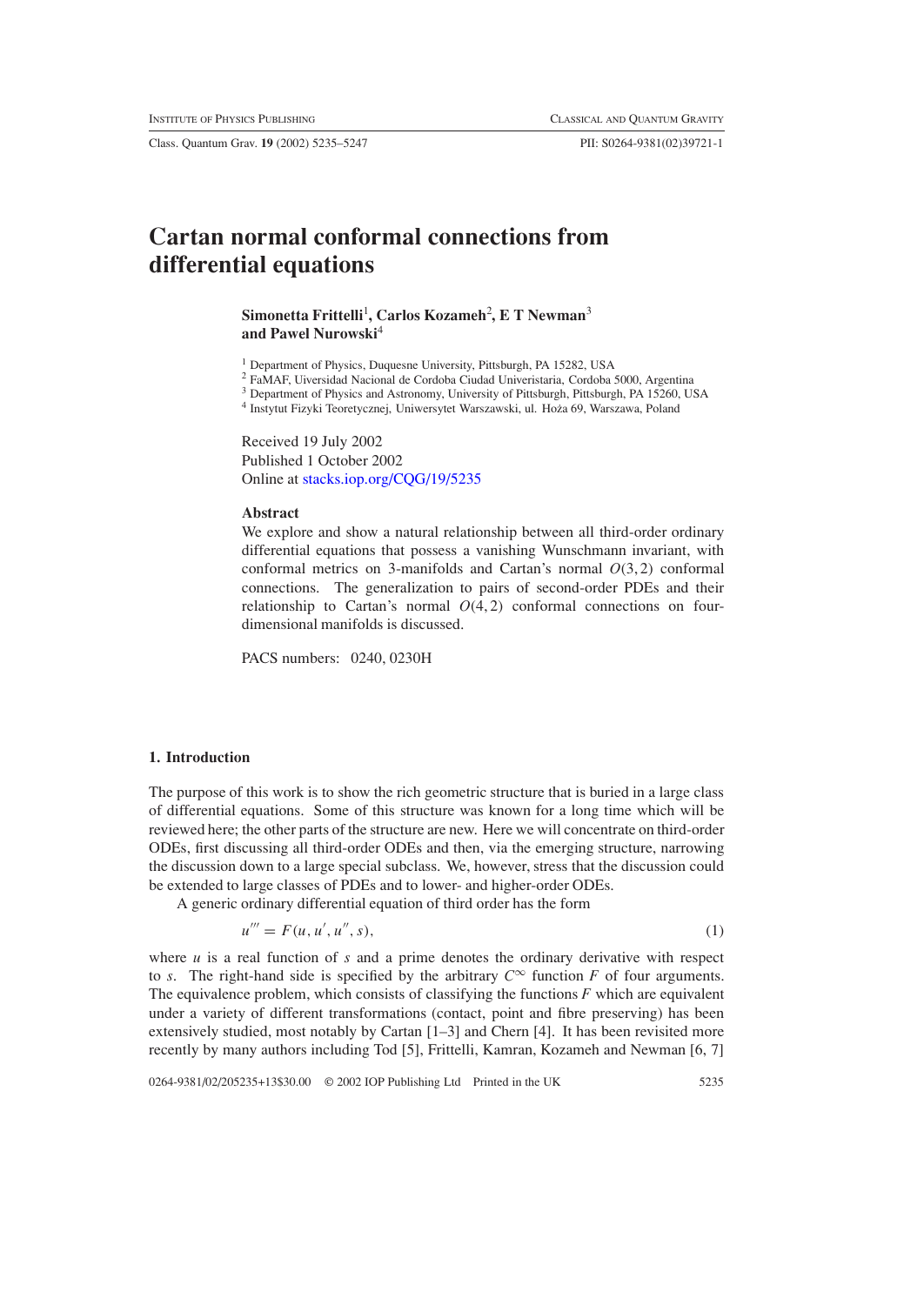and Nurowski and Godlinski [12]. One remarkable result that follows from the equivalence problem is that the equivalence classes of third-order ODEs split into two major classes; those with a vanishing Wunschmann invariant [8] and those with a non-vanishing invariant. The Wunschmann invariant,  $I[F]$ , a differential expression involving  $F$  and its derivatives in all four variables, was discovered by early workers in the theory of differential equations, extensively used by Chern [4]. An analogue of the Wunschmann invariant in a more general setting (pairs of second-order PDEs as well as single third-order ODEs) was discovered in the context of general relativity  $[9-11]$  and is known as the 'metricity condition', a necessary condition for the reformulation of the Einstein equations in terms of null surfaces. (It will be referred to as the generalized Wunschmann invariant.) More specifically, when a third-order ODE satisfies  $I[F] = 0$ , one can show that the solution space, i.e., the three-dimensional space of constants of integration,  $\{x^a\}$ , possesses, directly from the differential equation [\(1\)](#page-0-0), a conformal Lorentzian metric with the level surfaces of the solutions themselves,  $u = z(x^a, s)$ , forming a one-parameter family of null surfaces. All members of the equivalence class, under contact transformations, yield the same conformal metric. The converse statement is also true; namely, given a three-dimensional conformal Lorentzian spacetime, from any complete solution ( $u = U(x^a, s)$ ) of the eikonal equation,  $g^{ab}\partial_a U \partial_b U = 0$ , one can obtain a third-order ODE (by differentiating with respect to *s* three times and eliminating  $x^a$ ) all belonging to the same equivalence class [6]. This result generalizes to pairs of second-order PDEs that possess a vanishing generalized Wunschmann invariant; the solution space is four dimensional with a conformal Lorentzian 4-metric. All members of the same equivalence class yield the same metric [6].

The purpose of this work is to study further geometric structures arising from thirdorder ODEs with vanishing Wunschmann invariant and, in particular, to show how a Cartan normal conformal connection arises in this context. Though these structures are invariant under general contact transformations, the discussion of this issue will be presented elsewhere [4, 12].

In section [2,](#page-2-0) we describe in a very general context (with no apparent relationship to our third-order ODE) certain geometric structures and curvature decompositions associated with an arbitrary Weyl geometry on an *n*-dimensional spacetime. This will be essentially pedagogical and presented without the proofs, which are simple. This general discussion is associated with the remainder of the paper in the following manner. In the special case of three dimensions, these results describe a simple cross-section of a bundle constructed in the latter sections from the differential equation.

In section [3,](#page-4-0) we review, and partially relate to the previous section, the basic structures associated with our third-order ODE, a set of three (Pfaffian) 1-forms on a 4-manifold from which one finds an associated torsion-free (partial) connection. It is here that the condition for the vanishing Wunschmann invariant arises; the set of all third-order ODEs splits into two classes. In section [4,](#page-6-0) the existence and construction of a three-dimensional Lorentzian conformal metric on the solution space is described and some properties of the derivatives arising from the connection are discussed, while in section [5](#page-6-1) a few special cases of three arbitrary functions (a Weyl 1-form) arising in the connection are briefly mentioned. In section [6,](#page-7-0) the curvature 2-forms are first introduced. We show that the ordinary curvature of the Weyl geometry decomposes in a non-standard manner; the Ricci part into a unique 1-form and a new curvature (the first Cartan curvature), which in general is trace-free but in this three-dimensional case vanishes. This leads, in section [7,](#page-9-0) to the introduction of a further (a second Cartan) curvature 2-form and the realization that we are dealing with a Cartan normal *O(*3*,* <sup>2</sup>*)* conformal connection. In other words, third-order ODEs, satisfying the Wunschmann condition, encode an entire  $O(3, 2)$  conformal connection on the solution space. Finally in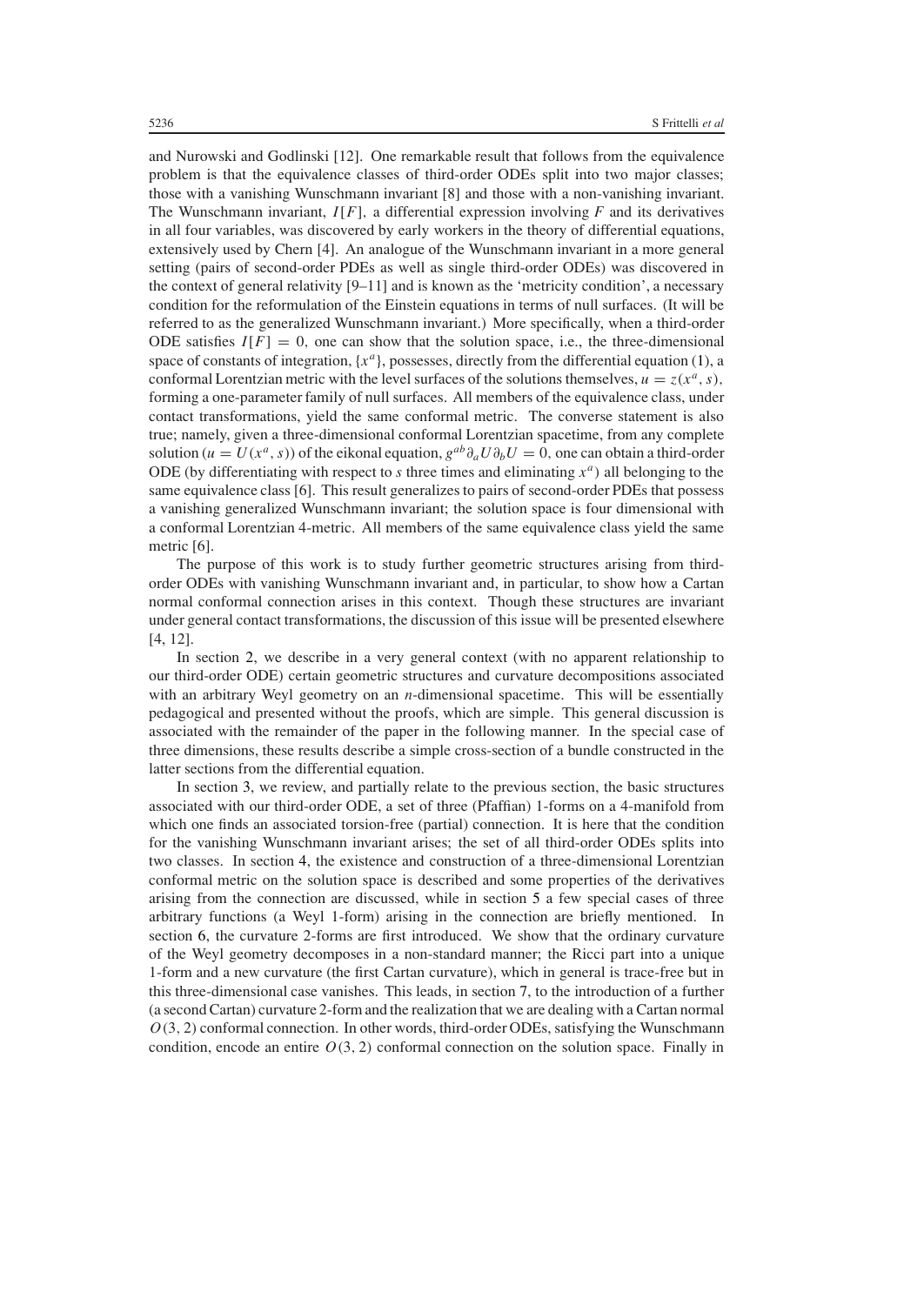section [9,](#page-10-0) we discuss how this extends to pairs of second-order PDEs and an *O(*4*,* <sup>2</sup>*)* conformal connection on the four-dimensional solution space and its relationship to twistor theory.

#### <span id="page-2-0"></span>**2. Weyl geometry**

We begin, in a completely conventional manner, with an *n*-dimensional manifold and *n* arbitrary independent 1-forms  $\theta^i$  which determine a metric *g* by

$$
g = \eta_{ij}\theta^i\theta^j,\tag{2}
$$

<span id="page-2-1"></span>with  $\eta_{ij}$  a constant flat metric (signature  $(1, n - 1)$ )<sup>5</sup>, which is used to raise and lower indices and a connection 1-form  $\omega^i_j$  (defining covariant differentiation) that is uniquely determined<br>by by

$$
\omega_{ij} = \omega_{[ij]} + \eta_{ij}A,\tag{3}
$$

(with *A* a given but arbitrary (Weyl) 1-form) and the torsion-free structure equation acting as an algebraic equation for  $\omega_{[ij]}$ ,<br> $d\theta^i + \omega^i{}_i \wedge \theta^j$ 

$$
d\theta^i + \omega^i{}_j \wedge \theta^j = 0. \tag{4}
$$

The curvature 2-form  $\Theta^i_j$  is then defined by

$$
\Theta^i{}_j = d\omega^i{}_j + \omega^i{}_k \wedge \omega^k{}_j. \tag{5}
$$

At this point we break with the conventional treatment and define a new curvature 2-form  $\Omega^{i}$ <sub>*j*</sub> (referred to as the first Cartan curvature) by

$$
\Omega^{i}{}_{j} = \Theta^{i}{}_{j} + \theta^{i} \wedge \Psi_{j} + \eta^{il} \Psi_{l} \wedge \theta^{m} \eta_{jm} - \delta^{i}{}_{j} \Psi_{k} \wedge \theta^{k}
$$
(6)

with  $\Psi_j$  determined uniquely by the following condition. Expanding both  $\Omega^i_j$  and  $\Theta^i_j$  as

$$
\Omega^{i}{}_{j} = \frac{1}{2} \Omega^{i}{}_{jlm} \theta^{l} \wedge \theta^{m} \qquad \Theta^{i}{}_{j} = \frac{1}{2} \Theta^{i}{}_{jlm} \theta^{l} \wedge \theta^{m} \tag{7}
$$

and requiring that

$$
\Xi_{ij} \equiv \Omega^l_{\;ilj} = 0,\tag{8}
$$

one finds that  $\Psi_j$  is given uniquely in terms of the 'Ricci tensor' of  $\Theta^i_{jlm}$ , i.e., in terms of  $B_i := \Theta^i_{jkl}$ . Explicitly we find that  $R_{ij} \equiv \Theta^l_{ilj}$ . Explicitly, we find that

<span id="page-2-2"></span>
$$
\Psi_j = K_{jm} \theta^m, \qquad K_{jm} = -\frac{1}{n} R_{[jm]} - \frac{1}{n-2} R_{(jm)}^{TF} - \frac{1}{2n(n-1)} R \eta_{jm}, \qquad (9)
$$

with  $R_{(j,m)}^{TF}$  the trace-free part of  $R_{(ij)}$  and  $R = \eta^{ij} R_{ij}$ .

We have shifted the curvature information from  $\Theta^i_j$  to the traceless  $\Omega^i_j$  and the 1-form<br>thich contains all the 'Ricci tensor' information  $\Psi_i$  which contains all the 'Ricci tensor' information.

Continuing, we define a second Cartan curvature 2-form by

$$
\Omega_i = d\Psi_i + \Psi_j \wedge \omega^j{}_i \equiv \nabla \wedge \Psi_i. \tag{10}
$$

All the quantities, the 1-forms  $\omega^i{}_j$  and  $\Psi_i$ , and the 2-forms  $\Omega^i{}_j$  and  $\Omega_j$  are unique tions of the given forms  $\theta^i{}_j$  and  $A = \Omega^i{}_j$ , is independent of A and is the Weyl tensor. In functions of the given forms  $\theta^i$  and *A*.  $\Omega^i{}_j$  is independent of *A* and is the Weyl tensor. In three dimensions  $Q^i{}_j = 0$ . When  $A = 0$ , we have that  $\omega^i{}_j$  is the ordinary metric connection three dimensions  $\Omega^i{}_j = 0$ . When  $A = 0$ , we have that  $\omega^i{}_j$  is the ordinary metric connection.<br>When  $n = 3$  and  $A = 0$ ,  $\Omega_i = C_{i,j} \theta^j \wedge \theta^k$  is the Cotton–York tensor. For dimensions  $n > 3$ . When  $n = 3$  and  $A = 0$ ,  $\Omega_i \equiv C_{ijk}\theta^j \wedge \theta^k$  is the Cotton–York tensor. For dimensions  $n > 3$ ,  $\Omega_i$  is determined by first derivatives of the Weyl tensor and *A*. All curvature statements can be made in terms of  $\Omega^i_j$ ,  $\Omega_i$  and  $\Psi_j$ . As an example, the Bach tensor can be given in terms of a derivative of  $\Omega$ . a derivative of  $\Omega_i$ .

<sup>5</sup> This is easily generalized to arbitrary signature,  $(p, q)$ .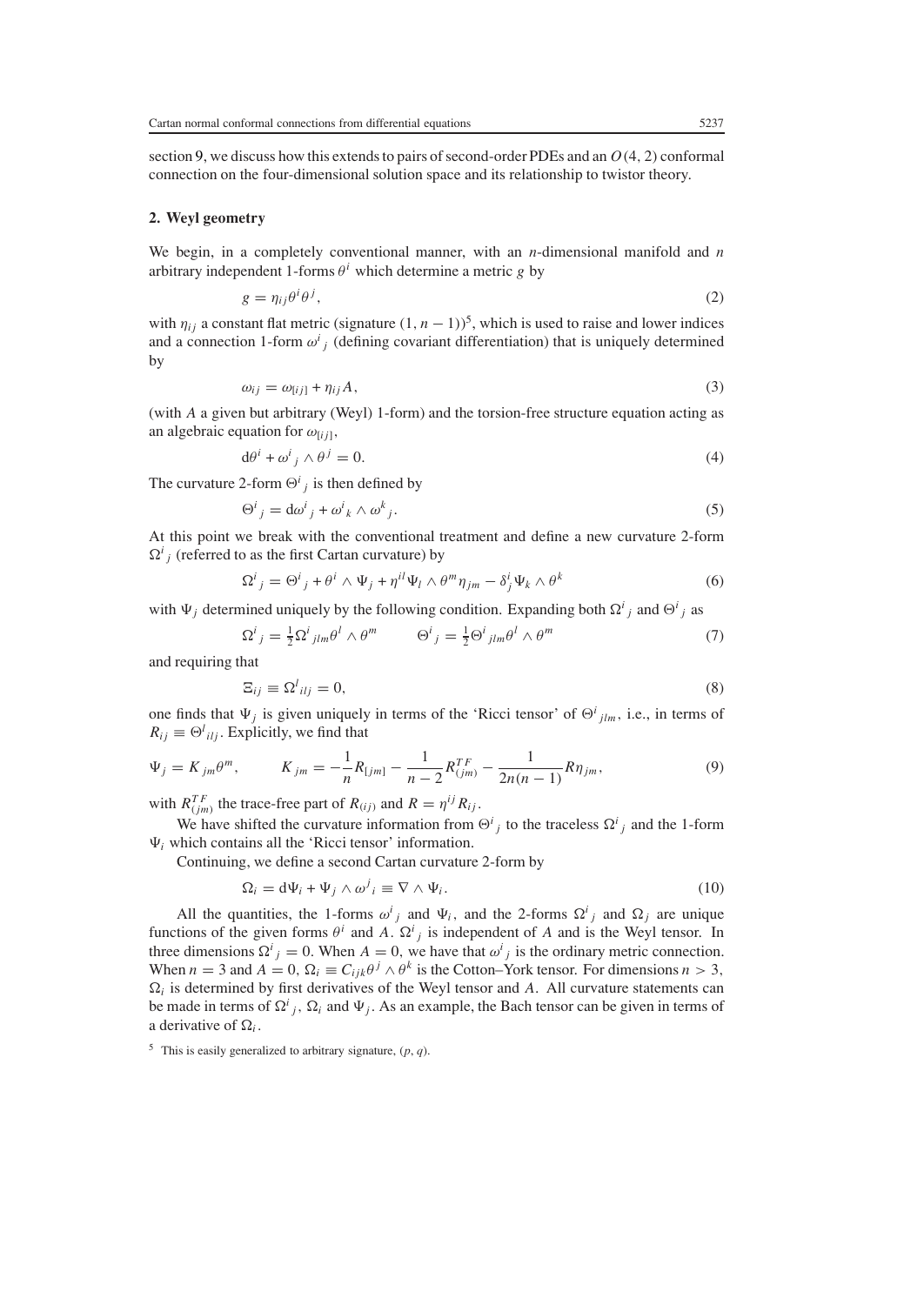Most of the above statements can be checked by direct calculation. However, the construction of the Bach tensor from  $\Omega_i$  is apparently of considerable difficulty [13].

In this section, we have constructed a trivial local cross-section of a principal *H*-bundle *P*, with a Cartan normal conformal connection [14].

To explain this, we begin with the conformal group  $G = Conformal(1, n - 1)$ , composed of the conformal rotations (dilatation and rotations), i.e.,  $CO(1, n-1)$ , the *n* translations,  $T_n$ , and the *n* special conformal translations,  $T_n^*$ . The principal bundle *P* is constructed from the property  $H$  which is a subgroup of the conformal group *G* consisting of  $CQ(1, n-1)$  and the *n* group *H* which is a subgroup of the conformal group *G* consisting of  $CO(1, n - 1)$  and the *n* special conformal translations,  $T^*$ . (The translation part of *G* have been omitted.) The Cartan conformal connection takes values in the Lie algebra of *G*, i.e., *G'*. Since *Conformal*(1, *n* − 1) is isomorphic to  $O(2, n)$ , we can represent the Lie algebra  $G'$  by  $(n + 2) \times (n + 2)$  matrices is isomorphic to  $O(2, n)$ , we can represent the Lie algebra  $G'$  by  $(n + 2) \times (n + 2)$  matrices [14].

<span id="page-3-4"></span>The Cartan connection,  $\omega$ , and curvature,  $R$ , which are given respectively by

$$
\omega = (\theta^i, \omega^j{}_i, \Psi_j) \tag{11}
$$

$$
R = (Tj = 0, \Omegai_{j}, \Omegai)
$$
\n(12)

<span id="page-3-0"></span>can be represented by the  $(n + 2, n + 2)$  matrices of 1 and 2-forms by

$$
\omega_B^A = \begin{bmatrix} -A & \Psi_i & 0\\ \theta^i & \eta^{ik}\omega_{[kj]} & \eta^{ij}\Psi_j\\ 0 & \eta_{ij}\theta^j & A \end{bmatrix}
$$
 (13)

$$
R_B^A = \begin{bmatrix} 0 & \Omega_i - A_j \Omega^j{}_i & 0 \\ 0 & \Omega^i{}_j & \eta^{ij} \Omega_j \\ 0 & 0 & 0 \end{bmatrix}
$$
 (14)

<span id="page-3-1"></span>with the relationship

$$
R_B^A = \mathrm{d}\omega_B^A + \omega_C^A \wedge \omega_B^C
$$

*RA B* <sup>=</sup> <sup>d</sup>*ω<sup>A</sup> B* <sup>+</sup> *<sup>ω</sup><sup>A</sup> C* <sup>∧</sup> *<sup>ω</sup><sup>C</sup> B .* In this representation of *G ,* the generic element of *<sup>H</sup>* is represented by the matrix

$$
b = \begin{bmatrix} e^{-\phi} & e^{-\phi}\xi_j & \frac{e^{-\phi}}{2}\xi_i\xi_j\eta^{ij} \\ 0 & \Lambda^i{}_j & \Lambda^i{}_j\eta^{jk}\xi_k \\ 0 & 0 & e^{\phi} \end{bmatrix}
$$
(15)

<span id="page-3-2"></span>with

$$
\Lambda^i{}_l \Lambda^j{}_m \eta^{jm} = \eta^{ij}
$$

Lifting the forms [\(13\)](#page-3-0) and [\(14\)](#page-3-1), via equation [\(15\)](#page-3-2), to *P*, by

<span id="page-3-3"></span>
$$
\widehat{\omega}_{B}^{A} = (b^{-1})_{C}^{A} \omega_{D}^{C} (b)_{B}^{D} + (b^{-1})_{C}^{A} (db)_{B}^{C}
$$
\n
$$
\widehat{R}_{B}^{A} = (b^{-1})_{C}^{A} R_{D}^{C} (b)_{B}^{D}
$$
\nyields the full Cartan conformal connection and curvature on the principal *H*-bundle.

\nIn the following sections, we will see how this type of structure, with  $n = 3$ , arises from

In the following sections, we will see how this type of structure, with  $n = 3$ , arises from the third-order ODE. In this case  $G = Conformal (1, 2) \approx O(2, 3)$  is a ten-parameter group while the subgroup  $H = CO(1, 2) \otimes_{S} T_{3}^{*}$  has seven parameters. Adding in the  $n = 3$  for the base space, the bundle *P* is ten-dimensional. We will obtain directly only a one-parameter the base space, the bundle *P* is ten-dimensional. We will obtain directly only a one-parameter subgroup of *H* (so that the bundle obtained,  $\tilde{P}$ , is only four dimensional) and not the full seven-parameter group  $H$ . Nevertheless, it is easily seen how the other six parameters can be inserted (via a version of equation [\(16\)](#page-3-3)) and furthermore one clearly sees their geometric meaning.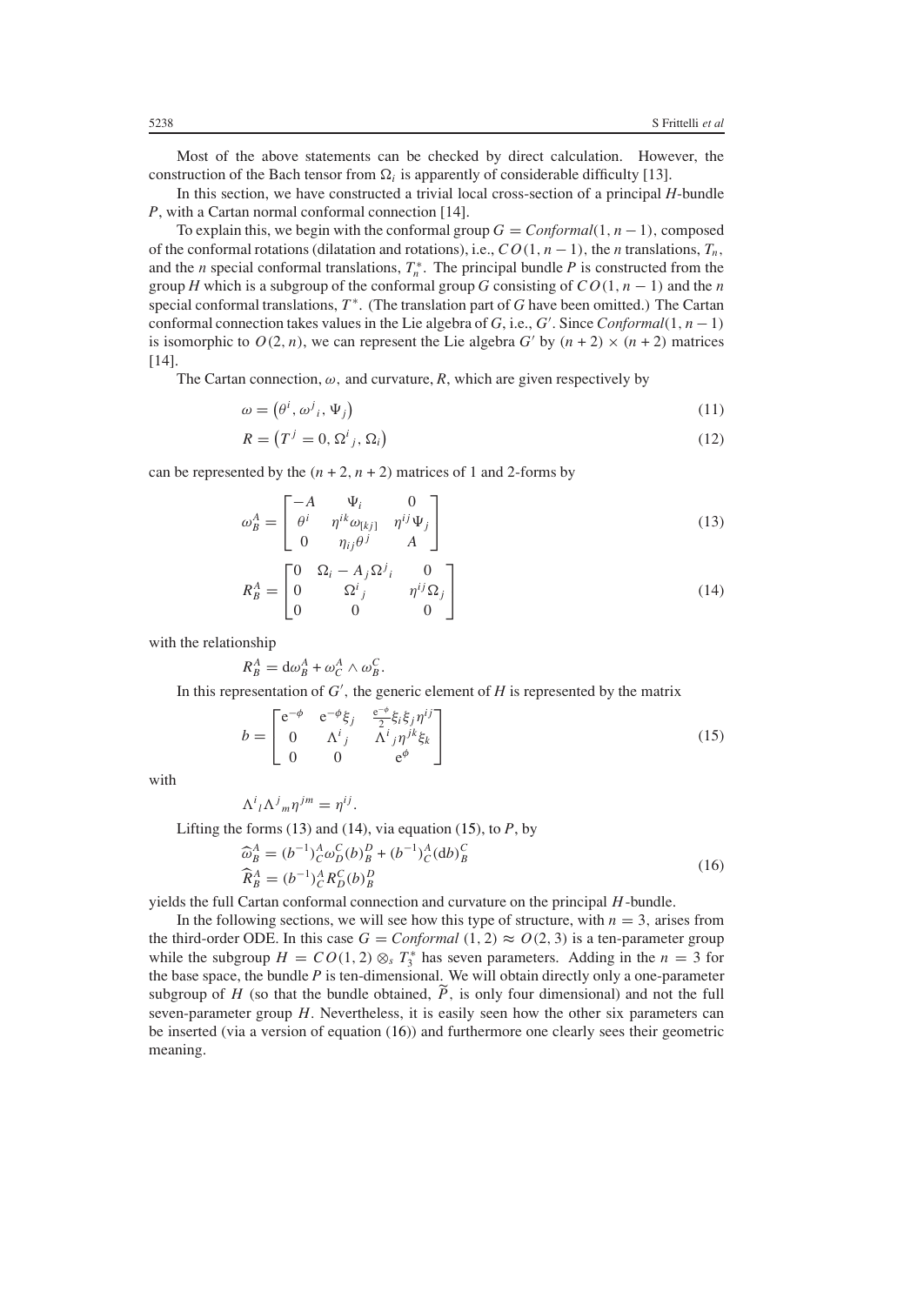## <span id="page-4-0"></span>**3. Basic relations**

We begin by reviewing some properties of the general third-order ODE,

$$
u''' = F(u, u', u'', s) \tag{17}
$$

or equivalently the Pfaffian system;

$$
\beta^1 = du - u' ds, \qquad \beta^2 = du' - u'' ds, \qquad \beta^3 = du'' - F(u, u', u'', s) ds \qquad (18)
$$

<span id="page-4-2"></span>on the second jet bundle  $J^2$  with local bundle coordinates  $x^\alpha = (u, u', u'', s)$ . On this space we introduce our basis 1-forms  $(A^A) = (a^0, a^i)$  with we introduce our basis 1-forms  $(\theta^A) = (\theta^0, \theta^i)$  with

$$
\theta^0 = ds,
$$
  $\theta^1 = \beta^1,$   $\theta^2 = \beta^2,$   $\theta^3 = \beta^3 + a\beta^1 + b\beta^2.$  (19)

with (*a*, *b*), at the moment, two arbitrary functions of  $x^{\alpha}$  which will, shortly, be determined.<br>The dual vector bases  $e_x = (e_0, e_1)$  are The dual vector bases,  $e_A = (e_0, e_i)$  are

$$
e_0 = D \equiv \frac{d}{ds} = \partial_s + u' \partial_u + u'' \partial_{u'} + F \partial_{u''},
$$
  
\n
$$
e_1 = \partial_u - a \partial_{u''} \qquad e_2 = \partial_{u'} - b \partial_{u''} \qquad e_3 = \partial_{u''}.
$$
\n(20)

This jet bundle possesses an alternative bundle structure (which will be referred to as  $\widetilde{P}$ ) [6]. If solutions of the third-order ODE are given by  $u = z(x^a, s)$ , with  $x^a$  being three constants of integration *(the solution space)*, then the integral curves of  $e_0$  are the fibres over the solution space. These base space coordinates can be taken to be the initial values of  $(u, u', u'')$ , i.e.,  $(u(0), u'(0), u''(0)) = (u_0, u'_0, u''_0)$ . Though we do not explicitly use these hase space coordinates the point of view associated with this alternative bundle is basic for base space coordinates, the point of view associated with this alternative bundle is basic for what follows.

On this four-dimensional space,  $P$ , we *define* a three-dimensional distribution by the our contract  $P$ , we change to the surfaces three vectors *ei,* a subspace of the tangent space. This distribution is tangent to the surfaces of fixed value of *s* with arbitrary values of  $(u, u', u'')$ . We construct a 'partial' connection that is associated with this subspace of the tangent bundle over  $\tilde{P}$  in the following manner is associated with this subspace of the tangent bundle over *P* in the following manner.<br>On  $\tilde{P}$  we introduce the tensor field (a degenerate quadratic form) by

<span id="page-4-3"></span>On *P* we introduce the tensor field (*a degenerate quadratic form*) by

$$
g = \eta_{ij}\theta^i \otimes \theta^j \tag{21}
$$

with *ηij* being the flat Minkowski 3-metric (in null-null coordinates) given by

$$
\eta_{ij} \equiv \begin{pmatrix} 0 & 0 & 1 \\ 0 & -1 & 0 \\ 1 & 0 & 0 \end{pmatrix} \tag{22}
$$

<span id="page-4-1"></span>as well as a covariant derivative operator <sup>∇</sup>*B* such that

$$
\nabla_B g_{CD} = 2A_B g_{CD} \tag{23}
$$

with  $A = A_i \theta^i + A_0 \theta^0$ , an arbitrary 1-form on  $\tilde{P}$  that we will refer to as a Weyl 1-form.<br>The 'partial' connection compatible with equation (23) is The 'partial' connection, compatible with equation [\(23\)](#page-4-1) is

$$
\omega^i{}_j = \omega^i{}_{j(A)}\theta^A = \omega^i{}_{j(k)}\theta^k + \omega^i{}_{j(0)}\theta^0, \qquad \omega_{ij} = \eta_{ik}\omega^k{}_j = \omega_{[ij]} + A\eta_{ij},
$$

which are a set of four 1-forms obtained as the algebraic solution of the (torsion free) structure equation.

<span id="page-4-5"></span><span id="page-4-4"></span>Covariant derivatives are given by

$$
\nabla_A e_i \equiv e_j \omega^j{}_{iA} \tag{24}
$$

$$
\nabla_A \theta^i \equiv -\omega^i{}_{jA} \theta^j. \tag{25}
$$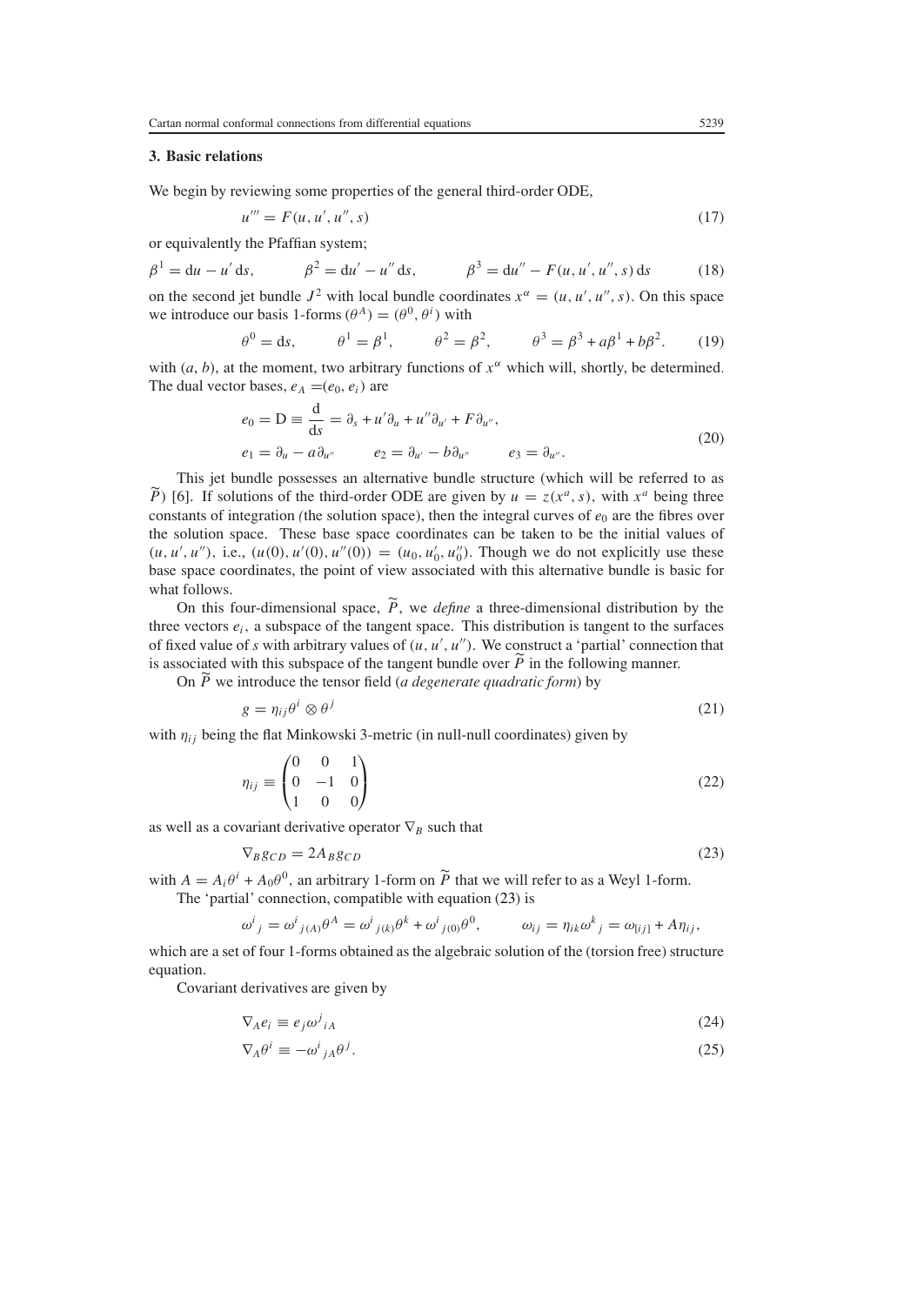<span id="page-5-0"></span>Because of the degeneracy of *g*, this result does not uniquely follow from equation [\(23\)](#page-4-1). We require that  $\omega^{i}{}_{jA}$  satisfy the analogue of the first structure equation

$$
d\theta^i + \omega^i{}_j \wedge \theta^j = 0. \tag{26}
$$

From the following relations, obtained directly from the exterior derivatives of  $\theta^i$ ,

$$
d\theta^{1} = ds \wedge \theta^{2},
$$
  
\n
$$
d\theta^{2} = ds \wedge (\theta^{3} - a\theta^{1} - b\theta^{2}),
$$
  
\n
$$
d\theta^{3} = (F_{u} - aF_{u''} + Da - ab) ds \wedge \theta^{1} + (F_{u'} - bF_{u''} + a + Db - b^{2}) ds \wedge \theta^{2}
$$
  
\n
$$
+ (F_{u''} + b) ds \wedge \theta^{3} + (a_{u'} - ba_{u''} - b_{u} + ab_{u''})\theta^{2} \wedge \theta^{1} + a_{u''}\theta^{3} \wedge \theta^{1} + b_{u''}\theta^{3} \wedge \theta^{2}
$$
\n(27)

and (using  $\omega_{33} = \omega_{11} = 0$ ,  $\omega_{22} = -A$ ,  $\omega_{12} = -\omega_{21}$ ,  $\omega_{23} = -\omega_{32}$ ,  $\omega_{13} = \omega_{[13]} + A$ ,  $\omega_{13} = -\omega_{13} + A$ ) equation (26) written as  $\omega_{31} = -\omega_{13} + A$ ) equation [\(26\)](#page-5-0) written as

$$
d\theta^{1} + (w_{[31]} + A) \wedge \theta^{1} + w_{[32]} \wedge \theta^{2} = 0,d\theta^{2} - w_{[21]} \wedge \theta^{1} + A \wedge \theta^{2} - w_{[23]} \wedge \theta^{3} = 0,d\theta^{3} + w_{[12]} \wedge \theta^{2} + (w_{[13]} + A) \wedge \theta^{3} = 0,
$$
\n(28)

we obtain the follwing *three results*.

<span id="page-5-1"></span>1. The equations have solutions *only if* the function  $F(u, u', u'', s)$  *is* restricted by the lition condition

$$
I[F] = F_u - aF_{u''} + Da - ab = 0,
$$
\n(29)

a relation known as the Wunschmann condition or vanishing of the Wunschmann invariant. Though a severe condition, it nevertheless allows a very large space of solutions; the space of solutions can be put into a one-to-one correspondence with the space of all conformal three-dimensional Lorentzian metrics. For the remainder of this work we will always assume that equation [\(11\)](#page-3-4) is satisfied. (Note, however, that a non-vanishing Wunschmann invariant could be interpreted as the existence of a non-vanishing torsion tensor associated with the connection.)

2. The two functions  $(a, b)$  that were arbitrary to start with are now uniquely determined as

$$
a = -\frac{1}{2}F_{u'} - \frac{1}{9}(F_{u''})^2 + \frac{1}{6}(DF_{u''}) \qquad b = -\frac{1}{3}F_{u''}.
$$
 (30)

3. The connection is determined by

$$
\begin{aligned}\n\omega_{[32]} &= \left(A_2 - \frac{1}{2}b_{u''}\right)\theta^1 + A_3\theta^2 - \theta^0 \\
\omega_{[31]} &= (A_1 - a_{u''})\theta^1 - \frac{1}{2}b_{u''}\theta^2 - A_3\theta^3 - b\theta^0 \\
\omega_{[21]} &= -(a_{u'} - ba_{u''} - b_u + ab_{u''})\theta^1 - A_1\theta^2 + \left(\frac{1}{2}b_{u''} - A_2\right)\theta^3 - a\theta^0 \\
\omega_{22} &= -A = -A_i\theta^i - b\theta^0,\n\end{aligned}\n\tag{31}
$$

 $\omega_{22} = -A = -A_i \theta^i - b\theta^0$ ,<br>where only the three components of *A*, namely  $A_i = (A_1, A_2, A_3)$ , are completely arbitrary.<br>Note that the 'partial' connection is *uniquely* given in terms of *E*, up to the *arbitrary*.

Note that the 'partial' connection is *uniquely* given in terms of *F*, up to the *arbitrary choice of the three coefficients Ai.* Though we will see that there are several natural choices of *Ai,* there is no unique determination of them. For the most part we leave them completely arbitrary (see equation [\(3\)](#page-2-1)).

<span id="page-5-2"></span>**Remark 1.** We point out now, and return to it later, that there is a natural generalization of the forms [\(19\)](#page-4-2) to

$$
\widehat{\theta}^{0} = ds\n\widehat{\theta}^{1} = \alpha \beta^{1},\n\widehat{\theta}^{2} = \Phi(\beta^{2} + \tau \beta^{1}),\n\widehat{\theta}^{3} = \alpha^{-1} \Phi^{2}(\beta^{3} + a\beta^{1} + b\beta^{2}),
$$
\n(32)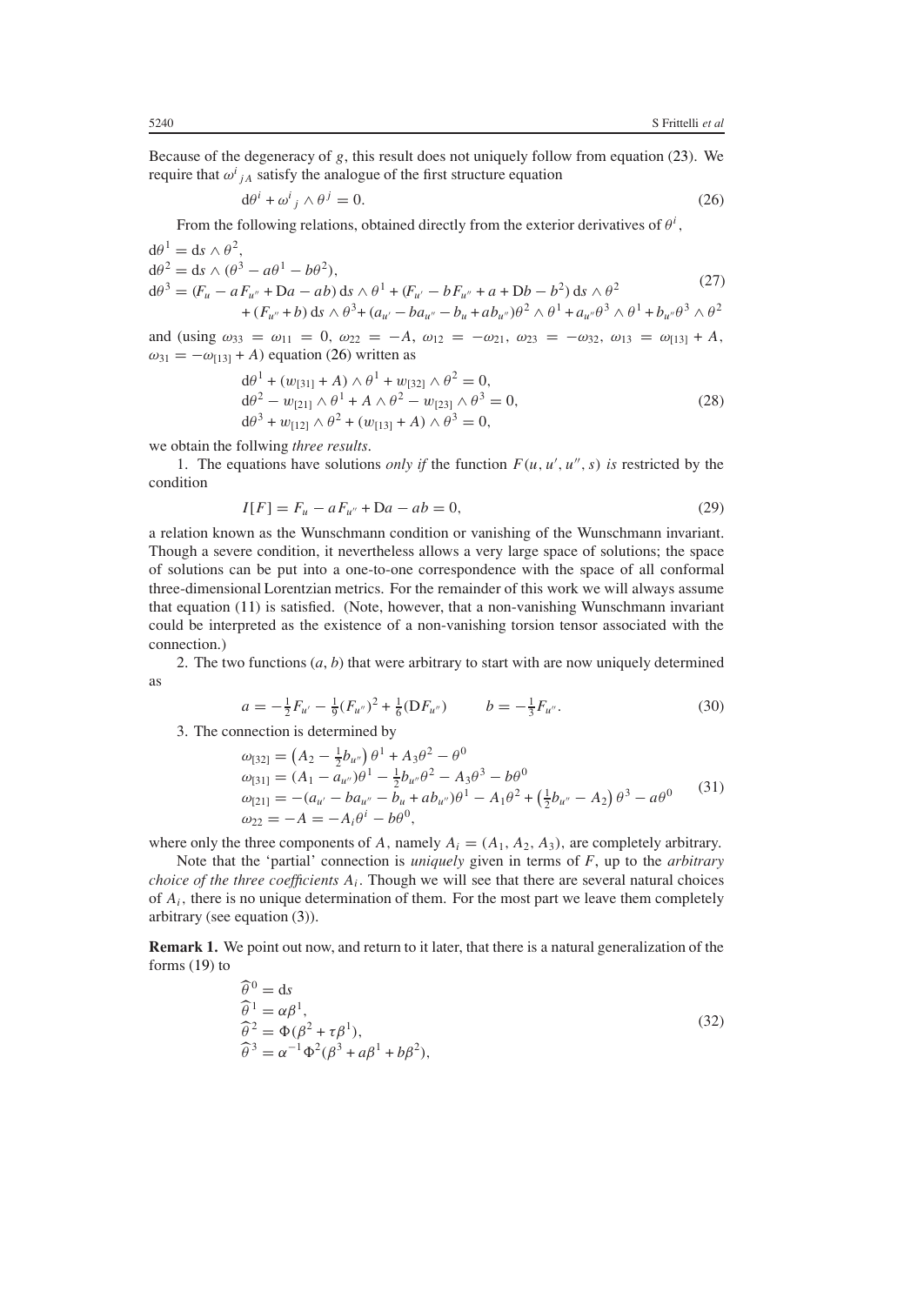where the parameters  $\tau$ ,  $\alpha$  and  $\Phi$  describe respectively, a null rotation around  $\hat{\theta}^1$ , a boost transformation in the  $(\hat{\theta}^1, \hat{\theta}^3)$  plane and a conformal rescaling of the metric, *g* (equation [\(21\)](#page-4-3)). Up to scale, they preserve the degenerate metric *g*. Our manifold *P* could be extended from four to ten dimensions by adding in as new coordinates the three  $(\tau, \alpha, \Phi)$  and the three from four to ten dimensions by adding in as new coordinates the three  $(\tau, \alpha, \Phi)$  and the three *Ai.* This enlarged space possesses a natural geometric structure of a Cartan normal conformal connection. (See the discussion at the end of sections [2](#page-2-0) and [8.](#page-9-1))

# <span id="page-6-0"></span>**4. Construction of conformal metrics**

<span id="page-6-2"></span>In order to demonstrate the existence of a conformal metric on the solution space, we first note that

$$
\pounds_{e_0}\theta^1 = \theta^2, \qquad \pounds_{e_0}\theta^2 = \theta^3 - a\theta^1 - b\theta^2, \qquad \pounds_{e_0}\theta^3 = -a\theta^2 - 2b\theta^3 \tag{33}
$$

which follow from the definitions and the Wunschmann condition (equation [\(29\)](#page-5-1)). From equation [\(33\)](#page-6-2), one easily sees that

$$
\pounds_{e_0} g = \frac{2}{3} F, u'' g \tag{34}
$$

so that a conformal factor *U* can be found from

$$
\pounds_{e_0} U = e_0(U) = -\frac{1}{3} F_{\mu''}
$$
\n(35)

so that

$$
\pounds_{e_0} \widetilde{g} = 0 \tag{36}
$$

with

$$
\widetilde{g} = e^{2U} g. \tag{37}
$$

The residual conformal freedom is given by  $U_0$  with  $\mathcal{L}_{e_0}U_0 = 0$  or  $U_0 = U_0(x^i)$  with  $x^i$  the base space coordinates i.e., an ordinary conformal rescaling of a metric on the solution space. base space coordinates, i.e., an ordinary conformal rescaling of a metric on the solution space.

We have thus shown (again, but by a different argument) [6, 7], that a third-order ODE satisfying the Wunschmann condition defines a Lorentzian three-dimensional conformal metric. We point out that the converse is also true; any Lorentzian three-dimensional conformal metric defines, via a complete solution of the eikonal equation, an equivalence class of thirdorder ODEs that leads back to the metric by the process just explained.

For completeness, from equations [\(24\)](#page-4-4) and [\(25\)](#page-4-5), we display the covariant derivatives of the  $e_i$  and the  $\theta^i$  in the vertical directions via

$$
e_0 \nabla e_i = e_j \omega^j_{i(0)}, \qquad e_0 \nabla e_1 = -ae_2,
$$
  
\n
$$
e_0 \nabla e_2 = e_1 - be_2 - ae_3, \qquad e_0 \nabla e_3 = e_2 - 2be_3,
$$
  
\n
$$
e_0 \nabla \theta^i = -\omega^i_{j(0)} \theta^j, \qquad e_0 \nabla \theta^1 = -\theta^2,
$$
  
\n
$$
e_0 \nabla \theta^2 = a\theta^1 + b\theta^2 - \theta^3, \qquad e_0 \nabla \theta^3 = a\theta^2 + 2b\theta^3.
$$

### <span id="page-6-1"></span>**5. Choices for A**

Though we will not consider it as an important issue, we simply mention that there is a series of different 'natural choices' for the first three components *Ai* of the Weyl 1-form *A.*

One can simply take them as zero or as a gradient field, i.e.,  $A_i = \nabla_i \Phi$ .

Alternatively, it can be considered as some additional covector field leading to a Weyl geometry on the base space.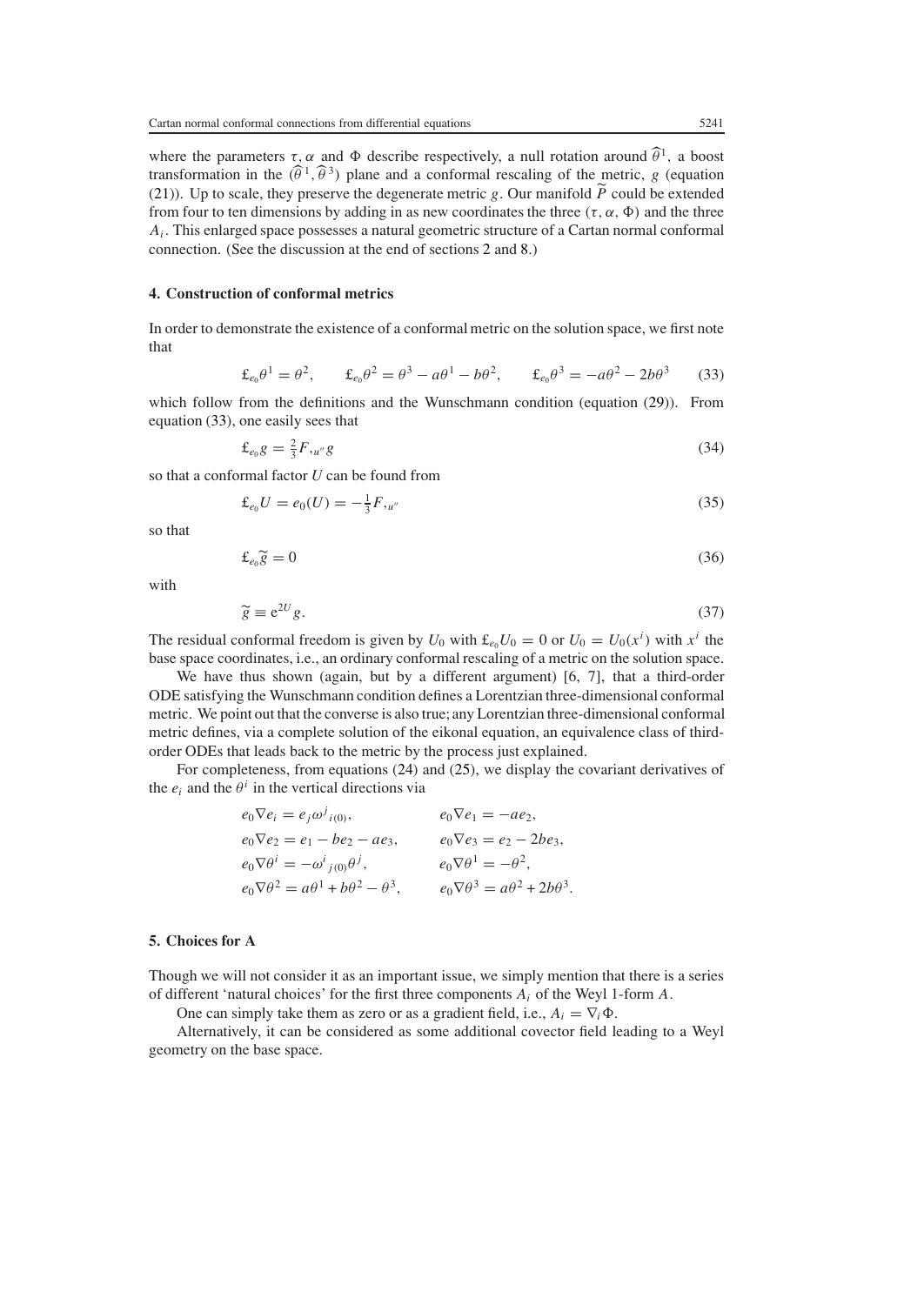Cartan [2], in order to give the curvature tensor certain simple properties, chose them as

$$
A_1 = \frac{1}{3}(F_{u''u'} - DF_{u''u''}) \qquad A_2 = \frac{1}{3}F_{u''u''} \qquad A_3 = 0.
$$

However, we simply leave them as three arbitrary functions, whose role in geometry will be clarified later.

# <span id="page-7-0"></span>**6. Curvature**

<span id="page-7-2"></span>In this section, we introduce two different, but closely related, curvature 2-forms,  $\Theta_{ij}$  and  $\Omega_{ij}$ where the 'ordinary' curvature

$$
\Theta_{ij} \equiv \frac{1}{2} \Theta_{ijlm} \theta^l \wedge \theta^m + \Theta_{ijm0} \theta^m \wedge \theta^0 \tag{38}
$$

<span id="page-7-1"></span>is defined by

$$
\Theta_{ij} = d\omega_{ij} + \eta^{kl}\omega_{ik} \wedge \omega_{lj} \tag{39}
$$

<span id="page-7-3"></span>and the 'first Cartan' curvature by

$$
\Omega_{ij} = \Theta_{ij} + \eta_{il}\theta^l \wedge \Psi_j + \Psi_i \wedge \theta^l \eta_{jl} - \eta_{ij}\Psi_k \wedge \theta^k, \tag{40}
$$

with the expansion

$$
\Omega_{ij} = \frac{1}{2} \Omega_{ijlm} \theta^l \wedge \theta^m + \Omega_{ijm0} \theta^m \wedge \theta^0.
$$
\n(41)

<span id="page-7-4"></span>The 1-form  $\Psi_i$ , which can be written as

$$
\Psi_i = w_i \theta^0 + K_{ij} \theta^j \tag{42}
$$

will be chosen so that

- the coefficient of  $\theta^0$  vanishes, i.e.,  $\Omega_{ijm0} = 0$ ,
- <span id="page-7-5"></span>• the trace on the first and third indices of  $\Omega_{ijlm}$  vanishes, i.e.,

$$
\eta^{il}\Omega_{ijlm} = 0.\tag{43}
$$

**Remark 2.** As an aside we point out that with a three-dimensional base space, these two conditions imply that  $\Omega_{ij} = 0$ . That, however, is true only in three dimensions.

We first show that  $w_i$  can be chosen so that  $\Omega_{ijm0} = 0$ .

By pointing out that  $\Theta_{ij}$  inherits from equation [\(39\)](#page-7-1) the same symmetries as  $\omega_{ij}$  and can be written as

$$
\Theta_{ij} = \Theta_{[ij]} - \eta_{ij}\Theta_{22},\tag{44}
$$

we have

$$
\Theta_{13ij} + \Theta_{31ij} = 2\Theta_{(13)ij} = -2\Theta_{22ij}.
$$
\n(45)

It follows that  $\Theta_{ij}$  has four 2-form components,  $\Theta_{[12]}$ ,  $\Theta_{[13]}$ ,  $\Theta_{[23]}$  and  $\Theta_{22}$ .

By taking the exterior derivative of equation [\(26\)](#page-5-0) we obtain the first Bianchi identity

$$
\Theta_{ij} \wedge \theta^j = 0. \tag{46}
$$

Remembering, from equation [\(38\)](#page-7-2), that  $\Theta_{ij}$  decomposes into two types of terms  $\Theta_{ijlm}$  and  $\Theta_{ijm0}$ 

 $\Theta_{ijm0}$ 

the Bianchi identities yield the following relations

$$
\Theta_{2313} = -\Theta_{3123} \qquad \Theta_{2213} = \Theta_{2312} - \Theta_{1223} \qquad \Theta_{1312} = \Theta_{1213} \tag{47}
$$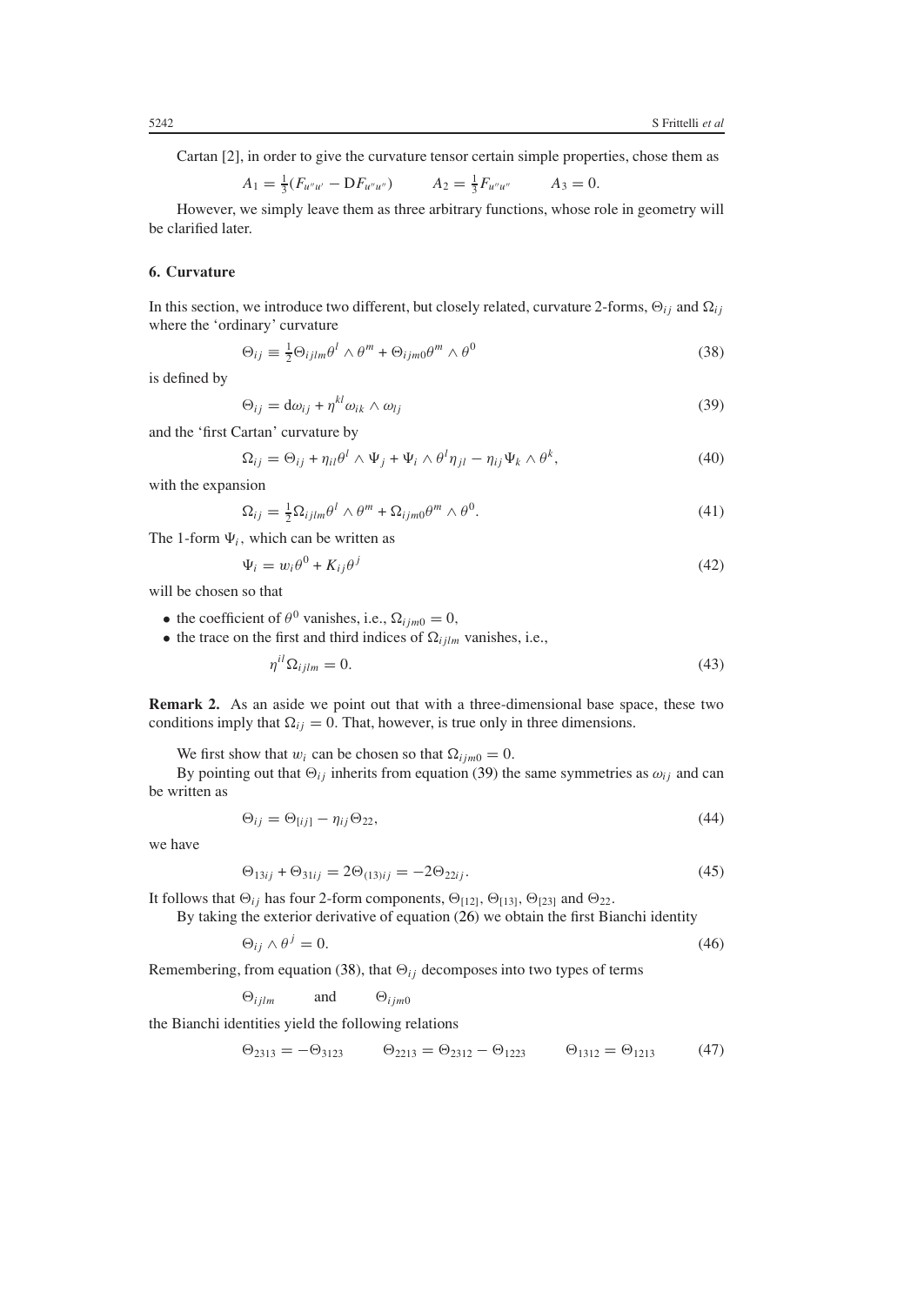for the first set. From the second set, we obtain

$$
\Theta_{[13]l0}\theta^l \wedge \theta^0 = \chi_1 \theta^1 \wedge \theta^0 - \chi_3 \theta^3 \wedge \theta^0, \n\Theta_{[23]l0}\theta^l \wedge \theta^0 = \chi_2 \theta^1 \wedge \theta^0 + \chi_3 \theta^2 \wedge \theta^0, \n\Theta_{[12]l0}\theta^l \wedge \theta^0 = -\chi_1 \theta^2 \wedge \theta^0 - \chi_2 \theta^3 \wedge \theta^0,
$$
\n(48)

where, by definition, *χi* are given by

$$
\Theta_{22l0}\theta^l \wedge \theta^0 \stackrel{\circ}{=} \chi_1\theta^1 \wedge \theta^0 + \chi_2\theta^2 \wedge \theta^0 + \chi_3\theta^3 \wedge \theta^0. \tag{49}
$$

Thus all the terms of  $\Theta_{ijl0}$  are expressed in terms of  $\chi_i$ .<br>By simply taking

$$
w_i = \chi_i,\tag{50}
$$

and a direct calculation, using equation [\(40\)](#page-7-3) and the first term of equation [\(42\)](#page-7-4), we immediately have that  $\Omega_{ijm0} = 0$ .

Since, in the transformation, equation [\(40\)](#page-7-3) there is no interaction between the forms  $\theta^m \wedge \theta^0$  and  $\theta^l \wedge \theta^m$ , we can now concentrate just on the relationship between  $\Omega_{ijlm}$  and  $\Theta_{ijlm}$ using

$$
\Psi_i = \chi_i \theta^0 + K_{ij} \theta^j. \tag{51}
$$

Rewriting equation [\(40\)](#page-7-3) as

By simply taking

$$
\frac{1}{2}\Omega_{ijlm}\theta^l \wedge \theta^m = \left(\frac{1}{2}\Theta_{ijlm} + \eta_{il}K_{jm} - K_{im}\eta_{jl} - \eta_{ij}K_{ml}\right)\theta^l \wedge \theta^m \tag{52a}
$$

or

$$
\Omega_{ijlm} = \Theta_{ijlm} + [\eta_{il} K_{jm} - \eta_{im} K_{jl}] - [K_{im} \eta_{jl} - K_{il} \eta_{jm}] - [\eta_{ij} K_{ml} - \eta_{ij} K_{lm}]
$$
\n(53*a*) and then multiplying by  $\eta^{il}$  and using equation (43), we obtain

$$
0 = \eta^{il} \Omega_{ijlm}
$$
  
=  $\eta^{il} \Theta_{ijlm} + 2K_{jm} - K_{mj} + K \eta_{jm}$ .

Simplifying, with  $\eta^{il}\Theta_{ijlm} \equiv R_{jm}$ ,

$$
0 = R_{jm} + 2K_{jm} - K_{mj} + K\eta_{jm}
$$
\n(54)

we have the algebraic equation to determine  $K_{jm}$  from  $R_{jm}$ . By taking the skew part we obtain

$$
K_{[jm]} = -\frac{1}{3}R_{[jm]}.\tag{55}
$$

From the symmetric part

$$
R_{(jm)} + K_{(jm)} + K\eta_{jm} = 0
$$

and its trace

$$
R + 4K = 0
$$

we find the symmetric part of  $K_{jm}$ 

$$
K_{(jm)} = \frac{1}{4} R \eta_{jm} - R_{(jm)}
$$
\n(56)

so that

$$
K_{jm} = K_{(jm)} + K_{[jm]} = -\frac{1}{12}\eta_{jm}R - R_{(jm)}^{TF} - \frac{1}{3}R_{[jm]};\tag{57}
$$

the unique determination of  $K_{jm}$  to make the trace of  $\Omega_{ijlm}$  vanish. This is in agreement with equation (9) equation [\(9\)](#page-2-2).

<span id="page-8-0"></span>We thus have for the 1-form  $\Psi_i$ 

$$
\Psi_i = \chi_i \theta^0 + K_{im} \theta^m,\tag{58}
$$

where all terms are unique functions of  $F(u, u', u'', s)$  and  $A_i$ .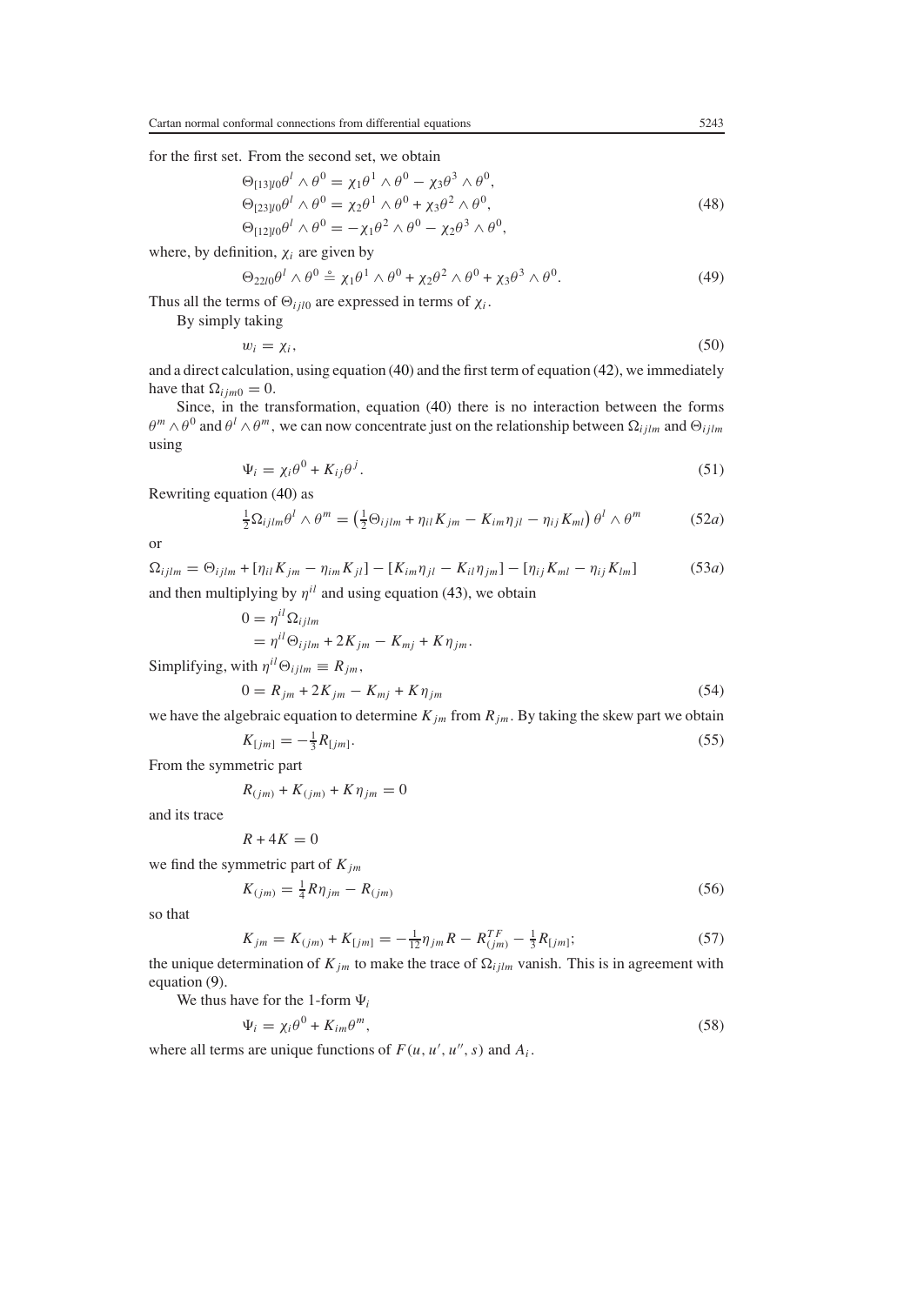## <span id="page-9-0"></span>**7. A new curvature**

<span id="page-9-3"></span>In this section, a new curvature 2-form,  $\Omega_i$  (the Cartan second curvature) is defined by the third structure equation using  $\Psi_i$  from equation [\(58\)](#page-8-0)

$$
\Omega_i = \mathrm{d}\Psi_i + \eta^{lk}\Psi_l \wedge \omega_{ki}.\tag{59}
$$

<span id="page-9-4"></span>Though  $\Omega_i$  can be decomposed into

$$
\Omega_i = \Omega_{ijk}\theta^j \wedge \theta^k + \Omega_{ij0}\theta^j \wedge \theta^0, \qquad (60)
$$

in fact, it can be shown that

 $\Omega_{ij0} = 0.$ 

The proof is lengthy but straightforward. We first take the exterior derivative of equation [\(63\)](#page-9-2), which leads, after much cancellations, to the second set of Bianchi identities

$$
\Omega_k \wedge \theta^k = 0 \qquad \eta_{jm}\theta^m \wedge \Omega_i - \Omega_j \wedge \theta^m \eta_{mi} = 0. \tag{61}
$$

(A third set, which we will not use, is obtained by the exterior derivative of equation [\(59\)](#page-9-3).)

By substituting equation [\(60\)](#page-9-4) into the Bianchi identities, one obtains an algebraic equation for  $\Omega_{ij0}$ , whose only solution is  $\Omega_{ij0} = 0$ .

At this point the general structure that we have been describing is complete; it is clear that everything  $(\theta^i, \Omega_i, \Psi_i, \omega_{ij})$  can be expressed explicitly in terms of  $F(u, u', u'', s)$ , the  $A_i$ <br>and their derivatives. For completeness they are given explicitly in the appendix and their derivatives. For completeness they are given explicitly in the appendix.

Though it is clear that we are dealing with the differential geometry of a conformal 3-manifold, it is not yet a conventional treatment. We can ask where the curvature information is. The Ricci tensor,  $R_{ij}$ , of the ordinary curvature  $\Theta_{ij}$  has been put into the  $\Psi_i$ . The first Cartan curvature  $\Omega_{ij}$  which is the Weyl tensor is known to vanish in three dimensions. In the special case of vanishing  $A_i$ , the remaining curvature  $\Omega_i$  is the Cotton–York tensor and its generalization when  $A_i \neq 0$ .

## <span id="page-9-1"></span>**8. Summary and unification**

Many technical ideas have been introduced, some naturally appearing and other perhaps appearing rather arbitrarily; however, we have followed closely, but from a different starting point, the treatment by Kobayashi [14] of Cartan's normal conformal connections via the three structure equations [\(26\)](#page-5-0), [\(39\)](#page-7-1) and [\(59\)](#page-9-3).

In this section, we will summarize what has been shown and then tie them together into a unified geometric structure. We show that, *essentially*, we have recovered a Cartan normal conformal, *O(*3*,* <sup>2</sup>*),* connection on the principal *<sup>H</sup>*-bundle over the solution space, with *<sup>H</sup>* being a seven-dimensional subgroup of  $O(3, 2)$  [14]. More precisely, we have recovered a variety of cross-sections of this bundle.

We began with a third-order ODE satisfying the Wunschmann condition and a set of three associated 1-forms,  $\theta^i$ , on the four-dimensional space *P*. We then found a 'partial' connection

$$
\omega_{ij} = \omega_{[ij]} + A\eta_{ij}
$$

<span id="page-9-5"></span>satisfying the first (torsion-free) structure equation

$$
d\theta' + \omega'_{j} \wedge \theta' = 0 \tag{62a}
$$

<span id="page-9-2"></span>with three arbitrary functions  $A_i$ . A vanishing first-Cartan curvature 2-form was found via the second structure equation

$$
\Omega_{ij} = 0 = d\omega_{ij} + \eta^{kl}\omega_{ik} \wedge \omega_{lj} + \eta_{il}\theta^l \wedge \Psi_j + \Psi_i \wedge \theta^l\eta_{jl} - \eta_{ij}\Psi_k \wedge \theta^k \tag{63}
$$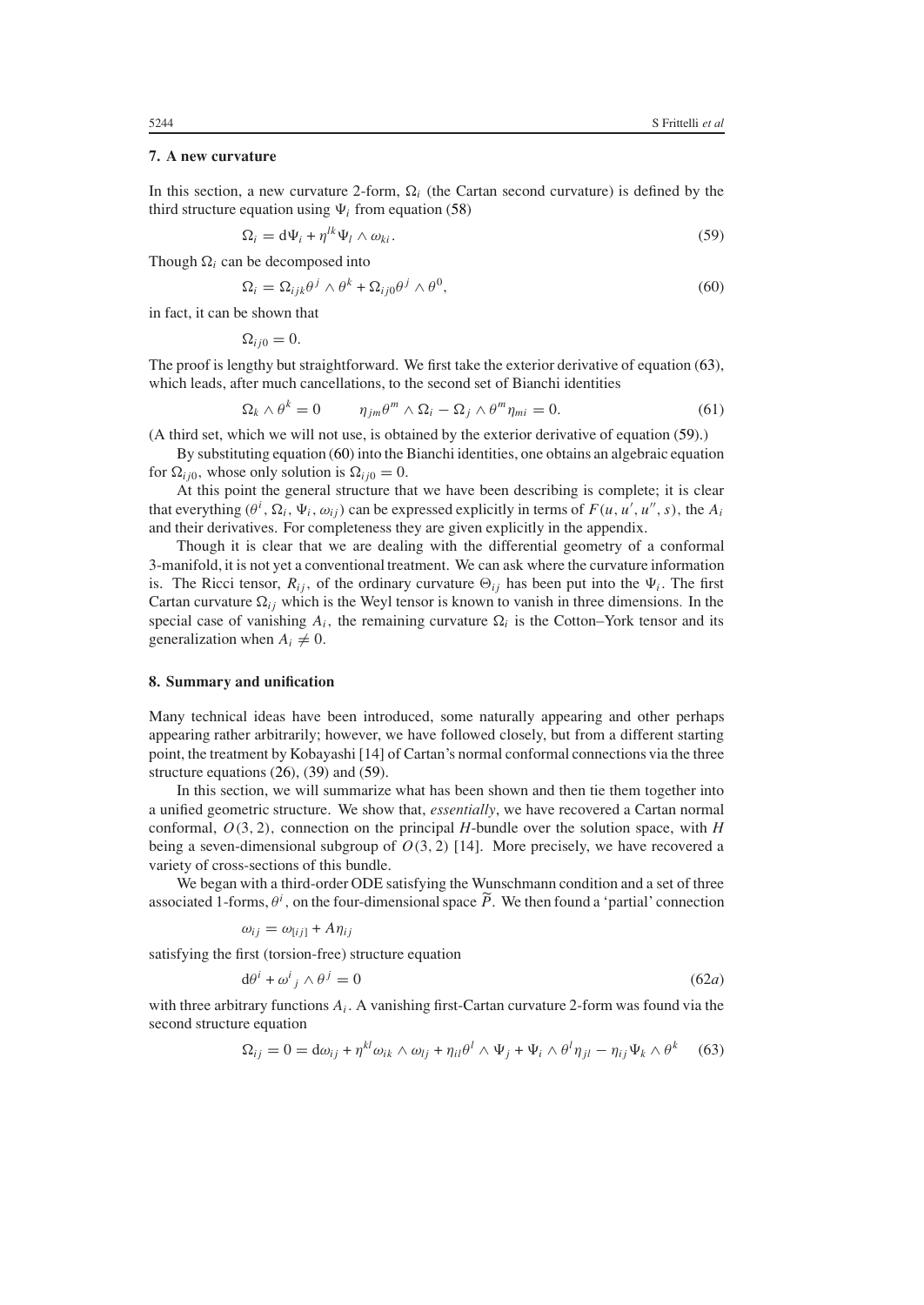<span id="page-10-1"></span>with the proper choice of  $\Psi_i$ , equation [\(58\)](#page-8-0). Finally, a last structure equation and second-Cartan curvature 2-form was introduced by

$$
\Omega_i = d\Psi_i + \eta^{jk}\Psi_j \wedge \omega_{ki} \equiv D\Psi_i \tag{64}
$$

with the property that

$$
\Omega_i = \Omega_{ijk}\theta^j \wedge \theta^k.
$$

The issue is: what is the meaning of this resulting structure?

If we now *try to consider* the three sets of 1-forms, ten in number,

$$
\omega = (\theta^j, \omega^k{}_i, \Psi_i)
$$

to be a connection on *P*, taking values in the Lie algebra of a group, the group turns out to be<br>the ten-dimensional group  $G = O(3, 2)$ . Its Lie algebra can be graded as the ten-dimensional group  $G = O(3, 2)$ . Its Lie algebra can be graded as

$$
O(3,2)' = \mathfrak{g}_{-1} + \mathfrak{g}_0 + \mathfrak{g}_1
$$

with

$$
\theta^j \epsilon \mathfrak{g}_{-1} \qquad \omega^k{}_i \epsilon \mathfrak{g}_0 \qquad \Psi_i \epsilon \mathfrak{g}_1.
$$

Unfortunately, this does not work immediately; we have ten 'connection' 1-forms on a fourdimensional manifold there  $\ddot{P}$ , where instead the manifold should be the ten-dimensional bundle *P*. Aside from the shortage of dimensions, *all the conditions* for a Cartan normal,  $O(3, 2)$ , conformal connection are there [14]; we have the three structure equations [\(62](#page-9-5)*a*), [\(63\)](#page-9-2), [\(64\)](#page-10-1), with, in addition, zero torsion, trace-free (even vanishing)  $\Omega_{ij}$  and  $\Omega_i = \Omega_{ijk}\theta^j \wedge \theta^k$ .

It is clear that we are dealing with a four-dimensional cross-section of the full tendimensional bundle. The question is where and what are the six missing coordinates?

They actually have been discussed earlier; first we have the three arbitrary *Ai,* three components of the Weyl 1-form *A*. They can be simply added to *P* making it immediately<br>a seven-dimensional manifold. The remaining three coordinates  $(\alpha \tau \Phi)$ , which were a seven-dimensional manifold. The remaining three coordinates  $(\alpha, \tau, \Phi)$ , which were introduced in equation [\(32\)](#page-5-2), describe scale and triad freedom that preserved the conformal metric, *g*. The three parameters  $(s, \alpha, \tau)$  parametrize the Lorentz transformation given by *i i* in equation [\(15\)](#page-3-2). The three arbitrary *A<sub>i</sub>* can be created or destroyed by the use of the variable  $\xi_k$ <br>
in (15). The three arbitrary *A<sub>i</sub>* can be created or destroyed by the use of the variable  $\xi_k$  $\Lambda^{i}$  in equation [\(15\)](#page-3-2), while  $\Phi$  describes the conformal rescaling corresponding to  $e^{\phi}$  in in [\(15\)](#page-3-2).

In the subsequent discussion,  $(\alpha, \tau, \Phi)$  were taken to have definite values,  $\alpha = \Phi = 1$ and  $\tau = 0$ , though all the calculations could have been done with these parameters as arbitrary coordinates on the ten-dimensional manifold.

The picture that emerges is a ten-dimensional space with coordinates,  $(u, u', u'', s, A_i, \alpha, \alpha)$  (or  $(x^a, s, A, \alpha, \Phi, \tau)$ ) if we had introduced base space coordinates,  $x^a$ , via  $(u, \tau)$  $\Phi$ , *τ*) (or (*x<sup><i>a*</sup>, *s*, *A<sub>i</sub>*, *α*,  $\Phi$ , *τ*) if we had introduced base space coordinates, *x<sup><i>a*</sup>, via (*u* =  $u(x^a, s)$ ,  $u' = u'(x^a, s)$ ,  $u'' = u''(x^a, s)$ ). Using the base space coordinates  $x^a$ , we obtain seven fibre coordinates (s. *A*.  $\alpha$ , **b**. *z*). Taking any or all of these as functions on the base seven fibre coordinates  $(s, A_i, \alpha, \Phi, \tau)$ . Taking any or all of these as functions on the base space is a choice of cross-section. In our construction, we have taken the cross-section given by  $\alpha = \Phi = 1$ ,  $\tau = 0$  and  $A_i$  as functions of  $(u, u', u'', s)$ . Had the calculation been done without this restriction we would have obtained the full Cartan  $Q(3, 2)$  conformal connection over this restriction, we would have obtained the full Cartan, *O(*3*,* <sup>2</sup>*)*, conformal connection over the three-dimensional base space.

## <span id="page-10-0"></span>**9. Generalization**

There is an obvious generalization of the material presented here. Though the details are far from complete—the calculations being quite large—the following seems to be clearly true.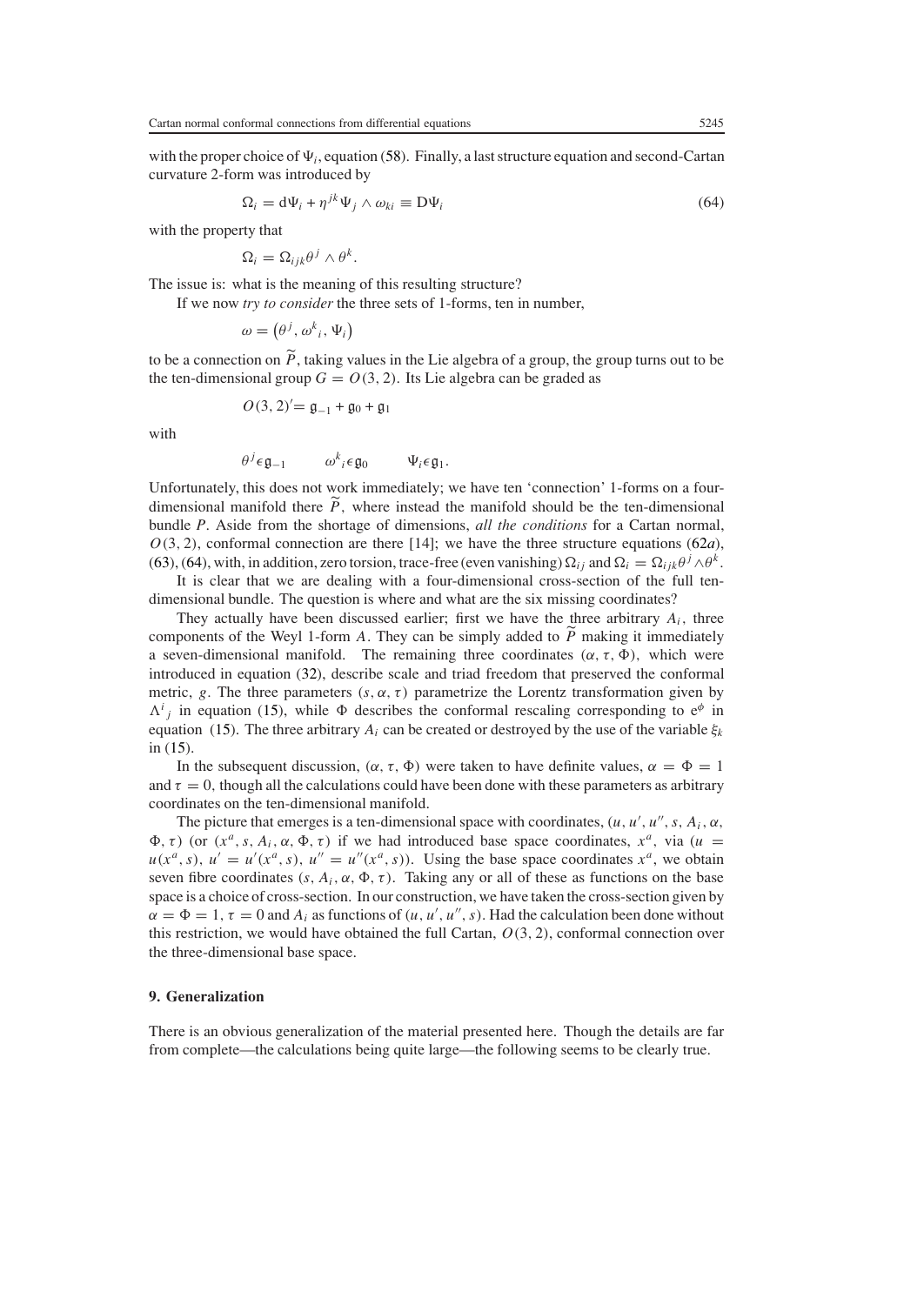If we begin with a pair of overdetermined PDEs in two independent variables and one dependent variable [6, 7], satisfying a generalized Wunschmann condition (or metricity condition) and some weak inequalities, there exists a rich associated geometric structure. From these PDEs, a four-dimensional conformal Lorentzian solution space (a spacetime manifold) can be defined. On that solution space (the base space), a Cartan normal conformal connection with values in the 15-dimensional group  $G = O(4, 2)$  is naturally found. The eleven-dimensional fibres of the subgroup  $H = CO(1, 3) \otimes_{s} T^{*}$  can be coordinatized by the six parameters of the Lorentz group, a conformal factor and the four components of a Weyl 1-form.

It appears almost certainly that local twistor theory [15] is contained in this structure though how, in detail, is still not clear. Furthermore, since the structures can be associated with all conformal Lorentzian 4-spaces, the conformal Einstein equations must be contained as a restriction on the choice of the pair of PDEs. Work has begun on these problems.

## **Appendix**

For completeness, we give the expressions for the basic variables

$$
\{\theta^i, \omega_{[ki]}, \Psi_i, \Omega_i\}
$$

directly in terms of  $F(u, u', u'', s)$  and  $A_i$ . All expressions are modulo the vanishing of the Wunschmann invariant i.e. Wunschmann invariant, i.e.,

$$
I[F] = F_u - aF_{u''} + Da - ab = 0.
$$

(a)

$$
\theta^{0} = ds \n\theta^{1} = du - u' ds, \n\theta^{2} = du' - u'' ds, \n\theta^{3} = du'' + b du' + a du - [F(u, u', u'', s) + au' + bu''] ds,
$$
\n(65)

with

$$
a = -\frac{1}{2}F_{u'} - \frac{1}{9}(F_{u''})^2 + \frac{1}{6}(DF_{u''})
$$
  
\n
$$
b = -\frac{1}{3}F_{u''}.
$$
\n(66)

(b)

$$
\begin{aligned}\n\omega_{[32]} &= \left(A_2 - \frac{1}{2}b_{u''}\right)\theta^1 + A_3\theta^2 - \theta^0 \\
\omega_{[31]} &= (A_1 - a_{u''})\theta^1 - \frac{1}{2}b_{u''}\theta^2 - A_3\theta^3 - b\theta^0 \\
\omega_{[21]} &= L\theta^1 - A_1\theta^2 + \left(\frac{1}{2}b_{u''} - A_2\right)\theta^3 - a\theta^0 \\
\omega_{22} &= -A = -A_i\theta^i - b\theta^0,\n\end{aligned}\n\tag{67}
$$

with

$$
L = -\frac{1}{3}(F_{uu''} - aF_{u''u''} + 3a_{u'} + F_{u''}a_{u''}).
$$
\n(68)

(c)

$$
\Psi_{1} = [\text{DA}_{1} - b_{u} - aA_{2} + ab_{u''}] \theta^{0}
$$
\n
$$
+ [A_{2}L + \frac{1}{3}F_{u''}L_{u''} + L_{u'} - A_{1}^{2} - A_{1u} + a_{u''}A_{1} - aA_{1u''}] \theta^{1}
$$
\n
$$
+ [A_{1u'} - bA_{1u''} + \frac{1}{2}ab_{u''u''} + \frac{1}{2}A_{1}b_{u''} - A_{1}A_{2} + L_{u''} - \frac{1}{2}b_{uu''}] \theta^{2}
$$
\n
$$
+ [\frac{1}{2}b_{u''}A_{2} - \frac{1}{8}b_{u''}^{2} + A_{1u''} - \frac{1}{2}A_{2}^{2} - \frac{1}{2}a_{u''u''}] \theta^{3}
$$